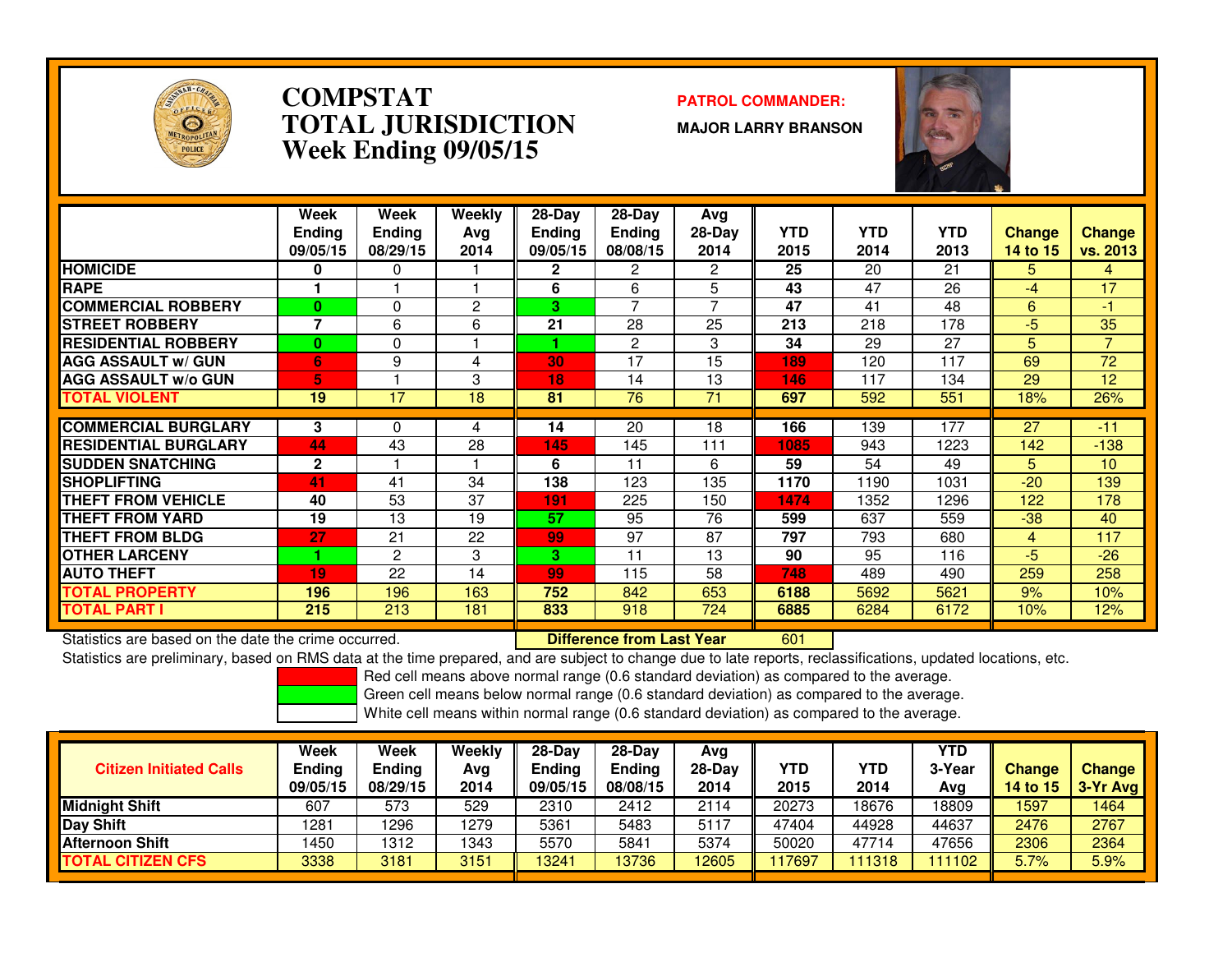

# **COMPSTAT PRECINCT COMMANDER: WEST CHATHAM PRECINCTWeek Ending 09/05/15**

**CAPT. CARL RAMEY**



|                             | Week           | Week           | Weekly         | $28 - Day$    | $28 - Day$      | Avg      |            |            |              |               |                |
|-----------------------------|----------------|----------------|----------------|---------------|-----------------|----------|------------|------------|--------------|---------------|----------------|
|                             | <b>Ending</b>  | <b>Ending</b>  | Avg            | <b>Ending</b> | <b>Ending</b>   | $28-Day$ | <b>YTD</b> | <b>YTD</b> | <b>YTD</b>   | <b>Change</b> | <b>Change</b>  |
|                             | 09/05/15       | 08/29/15       | 2014           | 09/05/15      | 08/08/15        | 2014     | 2015       | 2014       | 2013         | 14 to 15      | vs. 2013       |
| <b>HOMICIDE</b>             | 0              | 0              | $\Omega$       | 0             | 0               | 0        | 0          |            | $\mathbf{2}$ | $-1$          | $-2$           |
| <b>RAPE</b>                 | $\bf{0}$       | 0              | $\Omega$       |               | $\mathbf{c}$    |          | 13         | 11         | 6            | 2             | $\overline{7}$ |
| <b>COMMERCIAL ROBBERY</b>   | $\bf{0}$       | $\Omega$       | 0              | $\bf{0}$      | 3               |          | 10         | 5.         | 4            | 5             | 6              |
| <b>STREET ROBBERY</b>       |                | 0              |                | $\mathbf{2}$  | 4               | 3        | 19         | 21         | 19           | $-2$          | $\mathbf 0$    |
| <b>RESIDENTIAL ROBBERY</b>  | $\bf{0}$       | $\Omega$       | $\Omega$       | 1             |                 |          | 6          | 10         | 5            | $-4$          |                |
| <b>AGG ASSAULT W/ GUN</b>   | $\bf{0}$       | $\Omega$       | $\Omega$       | $\mathbf{2}$  | $\overline{2}$  |          | 19         | 11         | 12           | 8             | $\overline{7}$ |
| <b>AGG ASSAULT w/o GUN</b>  | $\overline{2}$ | 0              | $\Omega$       | $\mathbf 2$   | 4               | 2        | 31         | 13         | 23           | 18            | 8              |
| <b>TOTAL VIOLENT</b>        | 3 <sup>1</sup> | $\Omega$       | $\overline{2}$ | 8             | 16              | 9        | 98         | 72         | 71           | 36%           | 38%            |
|                             |                |                |                |               |                 |          |            |            |              |               |                |
| <b>COMMERCIAL BURGLARY</b>  | 0              | 0              |                | 5             | 4               | 4        | 47         | 32         | 21           | 15            | 26             |
| <b>RESIDENTIAL BURGLARY</b> | $\overline{9}$ | 9              | 5              | 31            | 33              | 21       | 212        | 173        | 202          | 39            | 10             |
| <b>SUDDEN SNATCHING</b>     | 0              | $\mathbf 0$    | 0              | 0             |                 |          | 4          | 4          | $\Omega$     | $\Omega$      | $\overline{4}$ |
| <b>SHOPLIFTING</b>          | $\mathbf{3}$   | $\overline{7}$ | 5              | 15            | $\overline{17}$ | 19       | 146        | 180        | 100          | $-34$         | 46             |
| <b>THEFT FROM VEHICLE</b>   | $\overline{ }$ | 8              | 6              | 28            | 37              | 26       | 236        | 204        | 178          | 32            | 58             |
| <b>THEFT FROM YARD</b>      | 4              | 2              | 3              | 9             | 12              | 12       | 112        | 96         | 73           | 16            | 39             |
| <b>THEFT FROM BLDG</b>      | 4              | $\overline{7}$ | 3              | 17            | 19              | 13       | 145        | 134        | 94           | 11            | 51             |
| <b>OTHER LARCENY</b>        | $\bf{0}$       | 0              |                | 0             |                 | 3        | 19         | 21         | 9            | $-2$          | 10             |
| <b>AUTO THEFT</b>           | $\mathbf{2}$   |                | 3              | 13            | 22              | 12       | 139        | 91         | 71           | 48            | 68             |
| <b>TOTAL PROPERTY</b>       | 29             | 34             | 28             | 118           | 146             | 111      | 1060       | 935        | 748          | 13%           | 42%            |
| <b>TOTAL PART I</b>         | 32             | 34             | 30             | 126           | 162             | 121      | 1158       | 1007       | 819          | 15%           | 41%            |

Statistics are based on the date the crime occurred. **Difference from Last Year**  <sup>151</sup>Statistics are preliminary, based on RMS data at the time prepared, and are subject to change due to late reports, reclassifications, updated locations, etc.

Red cell means above normal range (0.6 standard deviation) as compared to the average.

Green cell means below normal range (0.6 standard deviation) as compared to the average.

| <b>Citizen Initiated Calls</b> | Week<br><b>Ending</b><br>09/05/15 | <b>Week</b><br><b>Ending</b><br>08/29/15 | Weekly<br>Avg<br>2014 | $28-Dav$<br>Ending<br>09/05/15 | $28-Day$<br><b>Ending</b><br>08/08/15 | Avg<br>$28-Day$<br>2014 | YTD<br>2015 | <b>YTD</b><br>2014 | YTD<br>3-Year<br>Avg | <b>Change</b><br>14 to 15 | <b>Change</b><br>3-Yr Avg |
|--------------------------------|-----------------------------------|------------------------------------------|-----------------------|--------------------------------|---------------------------------------|-------------------------|-------------|--------------------|----------------------|---------------------------|---------------------------|
| <b>Midnight Shift</b>          | 131                               | 92                                       | 107                   | 463                            | 492                                   | 429                     | 4006        | 3712               | 3716                 | 294                       | 290                       |
| <b>Day Shift</b>               | 259                               | 275                                      | 264                   | 104                            | 191                                   | 1055                    | 10020       | 9151               | 9248                 | 869                       | 772                       |
| Afternoon Shift                | 320                               | 273                                      | 279                   | 136                            | 1226                                  | 1115                    | 10437       | 9959               | 9888                 | 478                       | 549                       |
| <b>TOTAL CITIZEN CFS</b>       | 710                               | 710                                      | 650                   | 2703                           | 2909                                  | 2599                    | 24463       | 22822              | 22853                | 7.2%                      | 7.0%                      |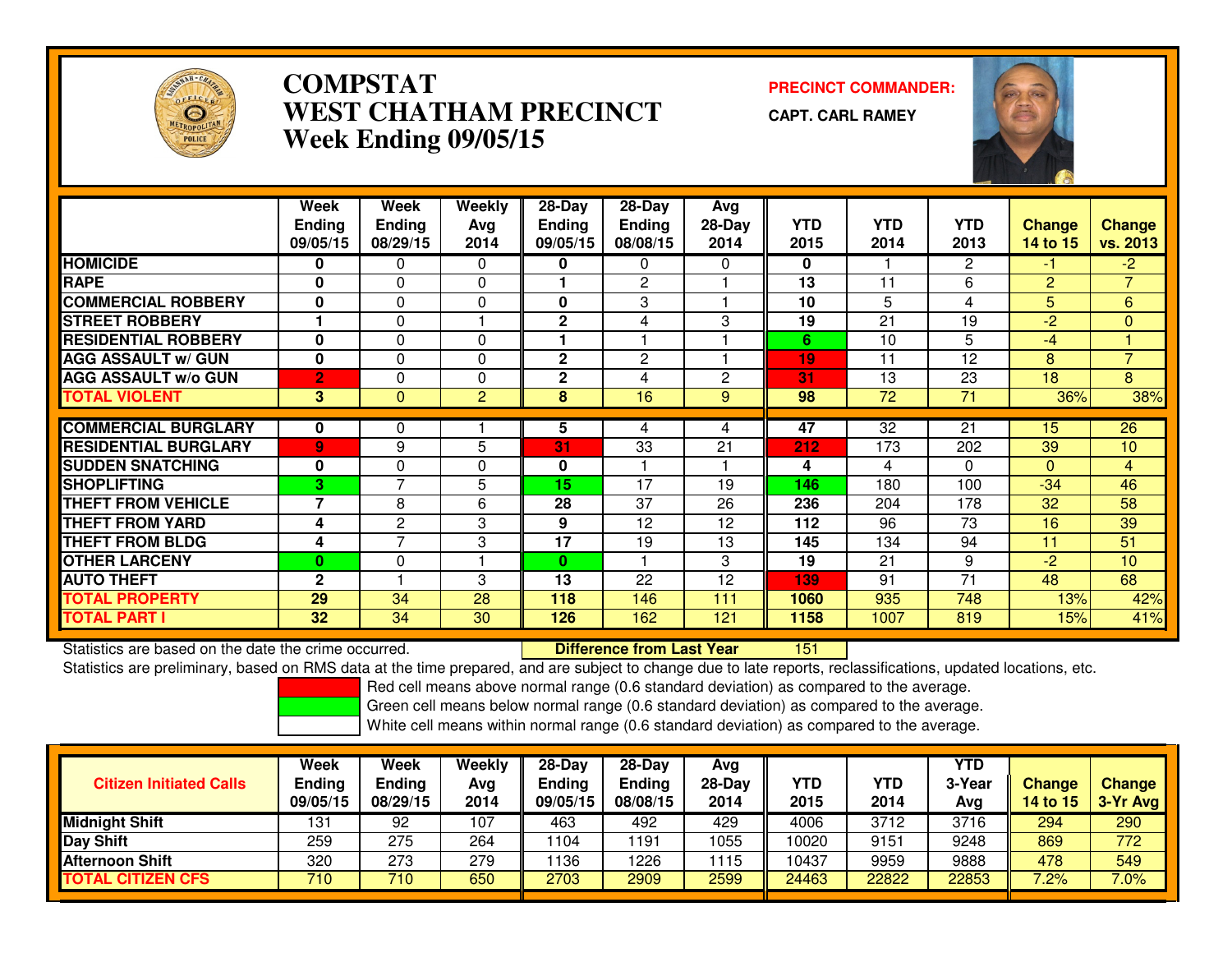

# **COMPSTAT PRECINCT COMMANDER: DOWNTOWN PRECINCTWeek Ending 09/05/15**

**CAPT. Ben Herron**



|                             | Week           | Week           | Weekly       | $28 - Day$    | $28 - Day$    | <b>Avg</b>   |      |                 |            |               |                |
|-----------------------------|----------------|----------------|--------------|---------------|---------------|--------------|------|-----------------|------------|---------------|----------------|
|                             | <b>Ending</b>  | <b>Ending</b>  | Avg          | <b>Ending</b> | <b>Ending</b> | $28-Day$     | YTD  | <b>YTD</b>      | <b>YTD</b> | <b>Change</b> | <b>Change</b>  |
|                             | 09/05/15       | 08/29/15       | 2014         | 09/05/15      | 08/08/15      | 2014         | 2015 | 2014            | 2013       | 14 to 15      | vs. 2013       |
| <b>HOMICIDE</b>             | $\bf{0}$       | 0              | $\Omega$     |               |               |              | 4    | 3               | 8          |               | $-4$           |
| <b>RAPE</b>                 | 0              | $\Omega$       | $\Omega$     |               | 0             |              | 8    | 8               | 6          | $\Omega$      | $\overline{2}$ |
| <b>COMMERCIAL ROBBERY</b>   | 0              | 0              | 0            |               | 0             |              | 5    | 4               | 9          |               | $-4$           |
| <b>STREET ROBBERY</b>       | $\bf{0}$       | 3              | $\mathbf{2}$ | 6             | 8             | 7            | 72   | 54              | 68         | 18            | 4              |
| <b>RESIDENTIAL ROBBERY</b>  | $\bf{0}$       | $\Omega$       | $\Omega$     | $\mathbf{0}$  | 0             | 0            | 6    |                 | 5          | 5             |                |
| <b>AGG ASSAULT w/ GUN</b>   | $\overline{2}$ |                |              | 4             | 6             | 3            | 32   | 23              | 29         | 9             | 3              |
| <b>AGG ASSAULT w/o GUN</b>  |                | 0              |              | 4             | 2             | 3            | 30   | 30              | 29         | $\Omega$      |                |
| <b>TOTAL VIOLENT</b>        | 3              | 4              | 4            | 17            | 17            | 16           | 157  | 123             | 154        | 28%           | 2%             |
|                             |                |                |              |               |               |              |      |                 |            |               |                |
| <b>COMMERCIAL BURGLARY</b>  | 0              | 0              |              | 3             | 3             | 3            | 19   | $\overline{24}$ | 22         | -5            | $-3$           |
| <b>RESIDENTIAL BURGLARY</b> | 3              | 6              | 3            | 19            | 14            | 11           | 102  | 76              | 117        | 26            | $-15$          |
| <b>SUDDEN SNATCHING</b>     |                |                |              | 3             | 5             | $\mathbf{2}$ | 28   | 19              | 27         | 9             |                |
| <b>SHOPLIFTING</b>          | 13             | 6              | 4            | 33            | 20            | 18           | 176  | 157             | 141        | 19            | 35             |
| <b>THEFT FROM VEHICLE</b>   | 8              | 9              | 9            | 34            | 33            | 36           | 273  | 370             | 263        | $-97$         | 10             |
| <b>THEFT FROM YARD</b>      | 5              | $\overline{7}$ | 5            | 15            | 32            | 21           | 149  | 165             | 175        | $-16$         | $-26$          |
| <b>THEFT FROM BLDG</b>      | 7              | 5              | 5            | 17            | 15            | 21           | 146  | 181             | 124        | $-35$         | 22             |
| <b>OTHER LARCENY</b>        |                | 0              |              |               | 3             | $\mathbf{2}$ | 15   | 15              | 31         | $\Omega$      | $-16$          |
| <b>AUTO THEFT</b>           | 4              | 5              | 3            | 23            | 23            | 11           | 142  | 92              | 83         | 50            | 59             |
| <b>TOTAL PROPERTY</b>       | 42             | 39             | 31           | 148           | 148           | 125          | 1050 | 1099            | 983        | $-4%$         | 7%             |
| <b>TOTAL PART I</b>         | 45             | 43             | 35           | 165           | 165           | 141          | 1207 | 1222            | 1137       | $-1%$         | 6%             |

Statistics are based on the date the crime occurred. **Difference from Last Year**  -15Statistics are preliminary, based on RMS data at the time prepared, and are subject to change due to late reports, reclassifications, updated locations, etc.

Red cell means above normal range (0.6 standard deviation) as compared to the average.

Green cell means below normal range (0.6 standard deviation) as compared to the average.

| <b>Citizen Initiated Calls</b> | Week<br><b>Ending</b><br>09/05/15 | Week<br><b>Ending</b><br>08/29/15 | Weekly<br>Avg<br>2014 | 28-Day<br>Ending<br>09/05/15 | 28-Day<br><b>Ending</b><br>08/08/15 | Avg<br>$28-Day$<br>2014 | <b>YTD</b><br>2015 | YTD<br>2014 | YTD<br>3-Year<br>Avg | Change<br><b>14 to 15</b> | Change<br>3-Yr Avg |
|--------------------------------|-----------------------------------|-----------------------------------|-----------------------|------------------------------|-------------------------------------|-------------------------|--------------------|-------------|----------------------|---------------------------|--------------------|
| <b>Midnight Shift</b>          | 121                               | 15                                | 114                   | 488                          | 530                                 | 457                     | 4296               | 4072        | 4076                 | 224                       | 220                |
| Day Shift                      | 224                               | 232                               | 223                   | 960                          | 978                                 | 891                     | 8492               | 7810        | 7901                 | 682                       | 591                |
| <b>Afternoon Shift</b>         | 249                               | 239                               | 244                   | 1008                         | 118                                 | 976                     | 9103               | 8675        | 8644                 | 428                       | 459                |
| <b>TOTAL CITIZEN CFS</b>       | 594                               | 586                               | 581                   | 2456                         | 2626                                | 2324                    | 21891              | 20557       | 20622                | $6.5\%$                   | 6.2%               |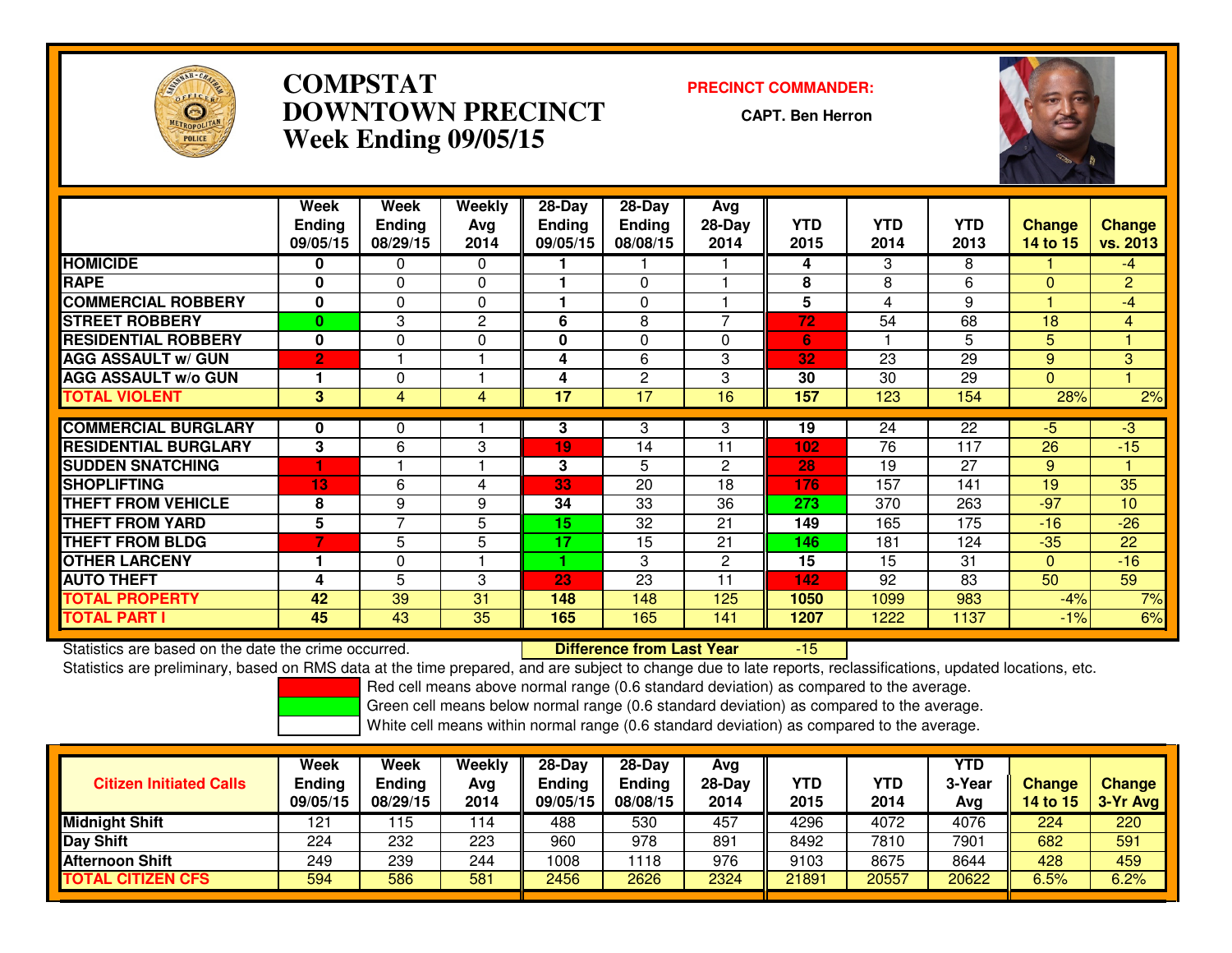

# **COMPSTATCENTRAL PRECINCT Week Ending 09/05/15**

**PRECINCT COMMANDER:**



|                             | Week           | Week                | Weekly         | 28-Day        | 28-Day          | Avg          |            |            |            |                |                |
|-----------------------------|----------------|---------------------|----------------|---------------|-----------------|--------------|------------|------------|------------|----------------|----------------|
|                             | <b>Ending</b>  | <b>Ending</b>       | Avg            | <b>Ending</b> | <b>Ending</b>   | $28-Day$     | <b>YTD</b> | <b>YTD</b> | <b>YTD</b> | <b>Change</b>  | <b>Change</b>  |
|                             | 09/05/15       | 08/29/15            | 2014           | 09/05/15      | 08/08/15        | 2014         | 2015       | 2014       | 2013       | 14 to 15       | vs. 2013       |
| <b>HOMICIDE</b>             | 0              | 0                   | $\Omega$       |               | 0               |              | 10         | 11         | 6          | $-1$           | 4              |
| <b>RAPE</b>                 | 0              |                     | $\Omega$       |               |                 |              | 7          | 10         | 5          | $-3$           | $\overline{2}$ |
| <b>COMMERCIAL ROBBERY</b>   | $\mathbf 0$    | $\Omega$            | $\Omega$       | 0             | $\overline{2}$  |              | 7          | 11         | 11         | $-4$           | -4             |
| <b>STREET ROBBERY</b>       | 3              | 2                   | $\mathbf{2}$   | 6             | 12              | 8            | 61         | 73         | 43         | $-12$          | 18             |
| <b>RESIDENTIAL ROBBERY</b>  | $\mathbf 0$    | 0                   | $\Omega$       | $\mathbf{0}$  | $\Omega$        | $\Omega$     | 6          | 3          | 4          | 3              | $\overline{2}$ |
| <b>AGG ASSAULT w/ GUN</b>   |                | $\overline{7}$      | $\overline{2}$ | 14            | 5               | 6            | 70         | 50         | 39         | 20             | 31             |
| <b>AGG ASSAULT w/o GUN</b>  | $\overline{2}$ | 0                   |                | 5             | 5               | 3            | 36         | 32         | 41         | $\overline{4}$ | $-5$           |
| <b>TOTAL VIOLENT</b>        | 6              | 10                  | 5              | 27            | $\overline{25}$ | 21           | 197        | 190        | 149        | 4%             | 32%            |
| <b>COMMERCIAL BURGLARY</b>  |                |                     |                |               | 8               | 4            | 49         | 28         | 61         | 21             | $-12$          |
|                             |                | 0<br>$\overline{7}$ |                |               |                 |              |            |            |            |                |                |
| <b>RESIDENTIAL BURGLARY</b> | 11             |                     | 9              | 25            | 36              | 34           | 303        | 291        | 305        | 12             | $-2$           |
| <b>SUDDEN SNATCHING</b>     |                | 0                   | $\Omega$       |               | $\mathbf{0}$    |              | 8          | 12         | 8          | -4             | $\Omega$       |
| <b>SHOPLIFTING</b>          |                | $\overline{c}$      | $\overline{2}$ | 6             | 6               | 8            | 60         | 70         | 69         | $-10$          | $-9$           |
| <b>THEFT FROM VEHICLE</b>   | 9              | 16                  | 9              | 43            | 47              | 36           | 421        | 320        | 322        | 101            | 99             |
| <b>THEFT FROM YARD</b>      | 4              | 3                   | 5              | 13            | 18              | 20           | 131        | 172        | 141        | $-41$          | $-10$          |
| <b>THEFT FROM BLDG</b>      | 5              | $\overline{2}$      | 4              | 20            | 23              | 18           | 160        | 160        | 141        | $\Omega$       | 19             |
| <b>OTHER LARCENY</b>        | $\bf{0}$       |                     |                |               |                 | $\mathbf{2}$ | 24         | 12         | 20         | 12             | $\overline{4}$ |
| <b>AUTO THEFT</b>           | $\overline{2}$ | 9                   | 4              | 22            | 23              | 17           | 203        | 158        | 150        | 45             | 53             |
| <b>TOTAL PROPERTY</b>       | 34             | 40                  | 35             | 132           | 162             | 141          | 1359       | 1223       | 1217       | 11%            | 12%            |
| <b>TOTAL PART I</b>         | 40             | 50                  | 40             | 159           | 187             | 162          | 1556       | 1413       | 1366       | 10%            | 14%            |

Statistics are based on the date the crime occurred. **Difference from Last Year** 

Statistics are based on the date the crime occurred. **Example 20 Defference from Last Year 143 PM**<br>Statistics are preliminary, based on RMS data at the time prepared, and are subject to change due to late reports, reclassi

Red cell means above normal range (0.6 standard deviation) as compared to the average.

Green cell means below normal range (0.6 standard deviation) as compared to the average.

| <b>Citizen Initiated Calls</b> | Week<br><b>Ending</b><br>09/05/15 | <b>Week</b><br><b>Ending</b><br>08/29/15 | Weekly<br>Avg<br>2014 | $28-Dav$<br><b>Ending</b><br>09/05/15 | $28-Day$<br><b>Ending</b><br>08/08/15 | Avg<br>$28-Day$<br>2014 | YTD<br>2015 | <b>YTD</b><br>2014 | YTD<br>3-Year<br>Avg | <b>Change</b><br>14 to 15 | <b>Change</b><br>3-Yr Avg |
|--------------------------------|-----------------------------------|------------------------------------------|-----------------------|---------------------------------------|---------------------------------------|-------------------------|-------------|--------------------|----------------------|---------------------------|---------------------------|
| <b>Midnight Shift</b>          | 124                               | 52                                       | 116                   | 486                                   | 521                                   | 463                     | 4536        | 4095               | 4138                 | 441                       | 398                       |
| Day Shift                      | 244                               | 277                                      | 268                   | 1097                                  | 1057                                  | 1074                    | 9698        | 9457               | 9084                 | 241                       | 614                       |
| <b>Afternoon Shift</b>         | 312                               | 250                                      | 274                   | 126                                   | 145                                   | 1098                    | 10452       | 9746               | 9885                 | 706                       | 567                       |
| <b>TOTAL CITIZEN CFS</b>       | 680                               | 679                                      | 659                   | 2709                                  | 2723                                  | 2635                    | 24686       | 23298              | 23107                | 6.0%                      | 6.8%                      |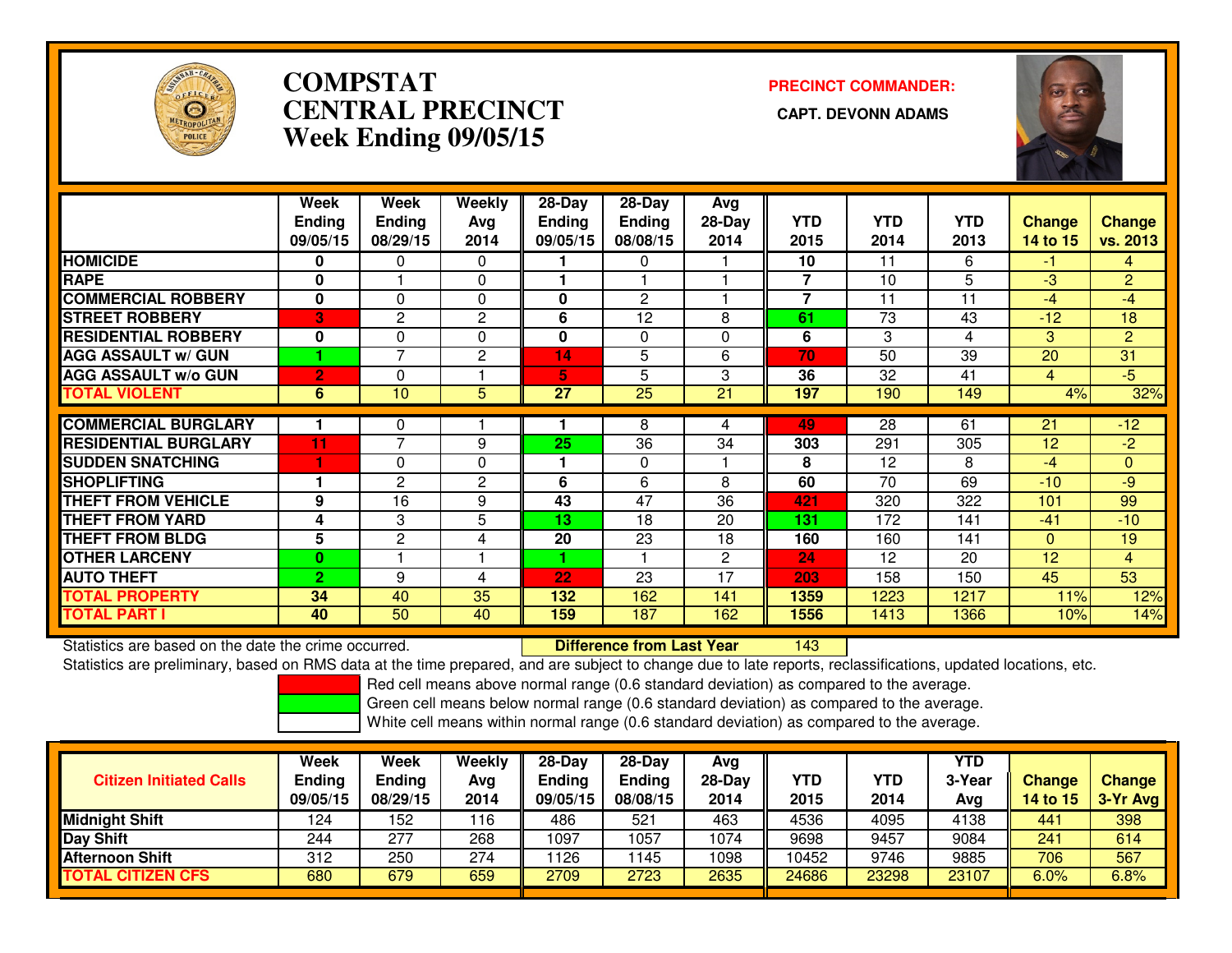

### **COMPSTAT PRECINCT COMMANDER: SOUTHSIDE PRECINCT CAPT. TERRY SHOOPWeek Ending 09/05/15**



|                             | Week<br><b>Ending</b><br>09/05/15 | Week<br><b>Ending</b><br>08/29/15 | Weekly<br>Avg<br>2014 | $28-Day$<br><b>Endina</b><br>09/05/15 | $28-Day$<br><b>Ending</b><br>08/08/15 | Avg<br>28-Day<br>2014 | <b>YTD</b><br>2015       | <b>YTD</b><br>2014 | <b>YTD</b><br>2013 | <b>Change</b><br>14 to 15 | Change<br>vs. 2013                   |
|-----------------------------|-----------------------------------|-----------------------------------|-----------------------|---------------------------------------|---------------------------------------|-----------------------|--------------------------|--------------------|--------------------|---------------------------|--------------------------------------|
| <b>HOMICIDE</b>             | 0                                 | 0                                 | $\Omega$              | 0                                     | 0                                     | 0                     | $\overline{2}$           |                    | 3                  |                           | $\blacktriangle \blacktriangleright$ |
| <b>RAPE</b>                 | $\bf{0}$                          | $\Omega$                          | $\Omega$              | 0                                     |                                       |                       | 6                        | 6                  | 4                  | 0                         | $\overline{2}$                       |
| <b>ICOMMERCIAL ROBBERY</b>  | $\bf{0}$                          | $\Omega$                          |                       | 0                                     |                                       | 3                     | $\overline{\phantom{a}}$ | 14                 | 14                 | $\overline{\mathcal{L}}$  | $-7$                                 |
| <b>STREET ROBBERY</b>       | $\overline{2}$                    |                                   |                       | 5                                     | 0                                     | 4                     | 31                       | 41                 | 20                 | $-10$                     | 11                                   |
| <b>RESIDENTIAL ROBBERY</b>  | 0                                 | $\Omega$                          | $\Omega$              | $\bf{0}$                              |                                       |                       | 10                       | 9                  | 5                  |                           | 5                                    |
| <b>AGG ASSAULT w/ GUN</b>   |                                   | 0                                 | $\Omega$              | 3                                     | 0                                     |                       | 17                       | 8                  | 9                  | 9                         | 8                                    |
| <b>AGG ASSAULT w/o GUN</b>  | $\bf{0}$                          | $\Omega$                          | $\Omega$              | 3                                     | 0                                     | 2                     | 18                       | 14                 | 23                 | 4                         | $-5$                                 |
| <b>TOTAL VIOLENT</b>        | $3\phantom{a}$                    |                                   | 3                     | 11                                    | 3                                     | 11                    | 91                       | 93                 | 78                 | $-2%$                     | 17%                                  |
| <b>COMMERCIAL BURGLARY</b>  | $\mathbf{2}$                      | 0                                 |                       | 5                                     | 3                                     | 3                     | 34                       | 27                 | 42                 |                           | -8                                   |
|                             |                                   |                                   |                       |                                       |                                       |                       |                          |                    |                    |                           |                                      |
| <b>RESIDENTIAL BURGLARY</b> | 10                                | 8                                 | 5                     | 28                                    | 34                                    | 18                    | 227                      | 159                | 268                | 68                        | $-41$                                |
| <b>SUDDEN SNATCHING</b>     | 0                                 | $\Omega$                          | $\Omega$              | 0                                     | $\overline{c}$                        |                       | 11                       | 9                  | 7                  | $\overline{2}$            | 4                                    |
| <b>SHOPLIFTING</b>          | 15                                | 13                                | 13                    | 52                                    | 48                                    | 51                    | 474                      | 456                | 482                | 18                        | $-8$                                 |
| <b>THEFT FROM VEHICLE</b>   | 8                                 | 15                                | 7                     | 52                                    | 57                                    | 27                    | 294                      | 250                | 261                | 44                        | 33                                   |
| <b>THEFT FROM YARD</b>      | $\mathbf{2}$                      |                                   | 2                     | $\overline{7}$                        | 13                                    | 9                     | 88                       | 86                 | 74                 | $\overline{2}$            | 14                                   |
| <b>THEFT FROM BLDG</b>      | 6                                 | 3                                 | 4                     | 22                                    | 23                                    | 17                    | 176                      | 154                | 176                | 22                        | $\overline{0}$                       |
| <b>OTHER LARCENY</b>        | $\mathbf 0$                       |                                   |                       |                                       | 3                                     | $\overline{2}$        | 16                       | 24                 | 32                 | $-8$                      | $-16$                                |
| <b>AUTO THEFT</b>           | 10                                | 5                                 | $\overline{2}$        | 28                                    | 16                                    | 8                     | 145                      | 67                 | 86                 | 78                        | 59                                   |
| <b>TOTAL PROPERTY</b>       | 53                                | 46                                | 34                    | 195                                   | 199                                   | 136                   | 1465                     | 1232               | 1428               | 19%                       | 3%                                   |
| <b>TOTAL PART I</b>         | 56                                | 47                                | 37                    | 206                                   | 202                                   | 148                   | 1556                     | 1325               | 1506               | 17%                       | 3%                                   |

Statistics are based on the date the crime occurred. **Difference from Last Year** 

<sup>231</sup>

Statistics are preliminary, based on RMS data at the time prepared, and are subject to change due to late reports, reclassifications, updated locations, etc.

Red cell means above normal range (0.6 standard deviation) as compared to the average.

Green cell means below normal range (0.6 standard deviation) as compared to the average.

| <b>Citizen Initiated Calls</b> | <b>Week</b><br><b>Ending</b><br>09/05/15 | <b>Week</b><br><b>Ending</b><br>08/29/15 | Weekly<br>Avg<br>2014 | $28-Dav$<br><b>Ending</b><br>09/05/15 | $28-Dav$<br><b>Ending</b><br>08/08/15 | Ava<br>28-Dav<br>2014 | YTD<br>2015 | YTD<br>2014 | YTD<br>3-Year<br>Ava | <b>Change</b><br><b>14 to 15</b> | <b>Change</b><br>3-Yr Avg |
|--------------------------------|------------------------------------------|------------------------------------------|-----------------------|---------------------------------------|---------------------------------------|-----------------------|-------------|-------------|----------------------|----------------------------------|---------------------------|
| <b>Midnight Shift</b>          | 15                                       | 16                                       | 91                    | 434                                   | 372                                   | 363                   | 3623        | 3233        | 3292                 | 390                              | 331                       |
| <b>Day Shift</b>               | 273                                      | 261                                      | 259                   | 142                                   | 169                                   | 1038                  | 9808        | 9191        | 9084                 | 617                              | 724                       |
| <b>Afternoon Shift</b>         | 276                                      | 276                                      | 259                   | 164                                   | 1096                                  | 1034                  | 9607        | 9134        | 9090                 | 473                              | 517                       |
| <b>TOTAL CITIZEN CFS</b>       | 664                                      | 653                                      | 609                   | 2740                                  | 2637                                  | 2435                  | 23038       | 21558       | 21465                | 6.9%                             | 7.3%                      |